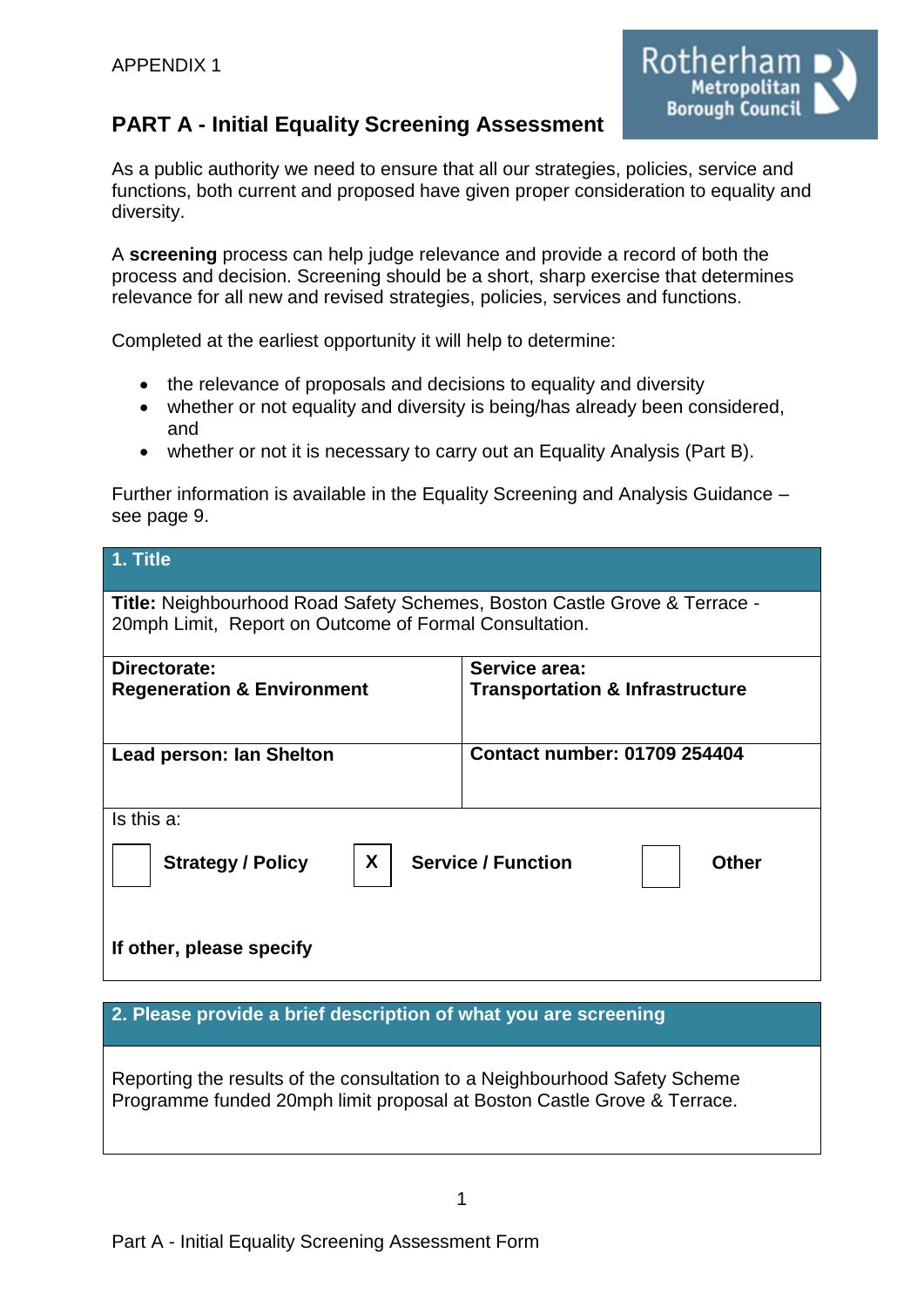### **3. Relevance to equality and diversity**

All the Council's strategies/policies, services/functions affect service users, employees or the wider community – borough wide or more local. These will also have a greater/lesser relevance to equality and diversity.

The following questions will help you to identify how relevant your proposals are.

When considering these questions think about age, disability, sex, gender reassignment, race, religion or belief, sexual orientation, civil partnerships and marriage, pregnancy and maternity and other socio-economic groups e.g. parents, single parents and guardians, carers, looked after children, unemployed and people on low incomes, ex-offenders, victims of domestic violence, homeless people etc.

| <b>Questions</b>                                                              | Yes | <b>No</b> |
|-------------------------------------------------------------------------------|-----|-----------|
| Could the proposal have implications regarding the                            |     | <b>X</b>  |
| accessibility of services to the whole or wider community?                    |     |           |
| (Be mindful that this is not just about numbers. A potential to affect a      |     |           |
| small number of people in a significant way is as important)                  |     |           |
| Could the proposal affect service users?                                      |     | X         |
| (Be mindful that this is not just about numbers. A potential to affect a      |     |           |
| small number of people in a significant way is as important)                  |     |           |
| Has there been or is there likely to be an impact on an                       |     | X         |
| individual or group with protected characteristics?                           |     |           |
| (Consider potential discrimination, harassment or victimisation of            |     |           |
| individuals with protected characteristics)                                   |     |           |
| Have there been or likely to be any public concerns regarding                 | X   |           |
| the proposal?                                                                 |     |           |
| (It is important that the Council is transparent and consultation is          |     |           |
| carried out with members of the public to help mitigate future                |     |           |
| challenge)                                                                    |     |           |
| Could the proposal affect how the Council's services,                         |     | X         |
| commissioning or procurement activities are organised,                        |     |           |
| provided, located and by whom?                                                |     |           |
| (If the answer is yes you may wish to seek advice from                        |     |           |
| commissioning or procurement)                                                 |     |           |
| Could the proposal affect the Council's workforce or                          |     | X         |
| employment practices?                                                         |     |           |
| (If the answer is yes you may wish to seek advice from your HR                |     |           |
| business partner)                                                             |     |           |
| If you have answered no to all the questions above, please explain the reason |     |           |
|                                                                               |     |           |
|                                                                               |     |           |
|                                                                               |     |           |
|                                                                               |     |           |

If you have answered **no** to all the questions above please complete **sections 5 and 6.**

If you have answered **yes** to any of the above please complete **section 4.**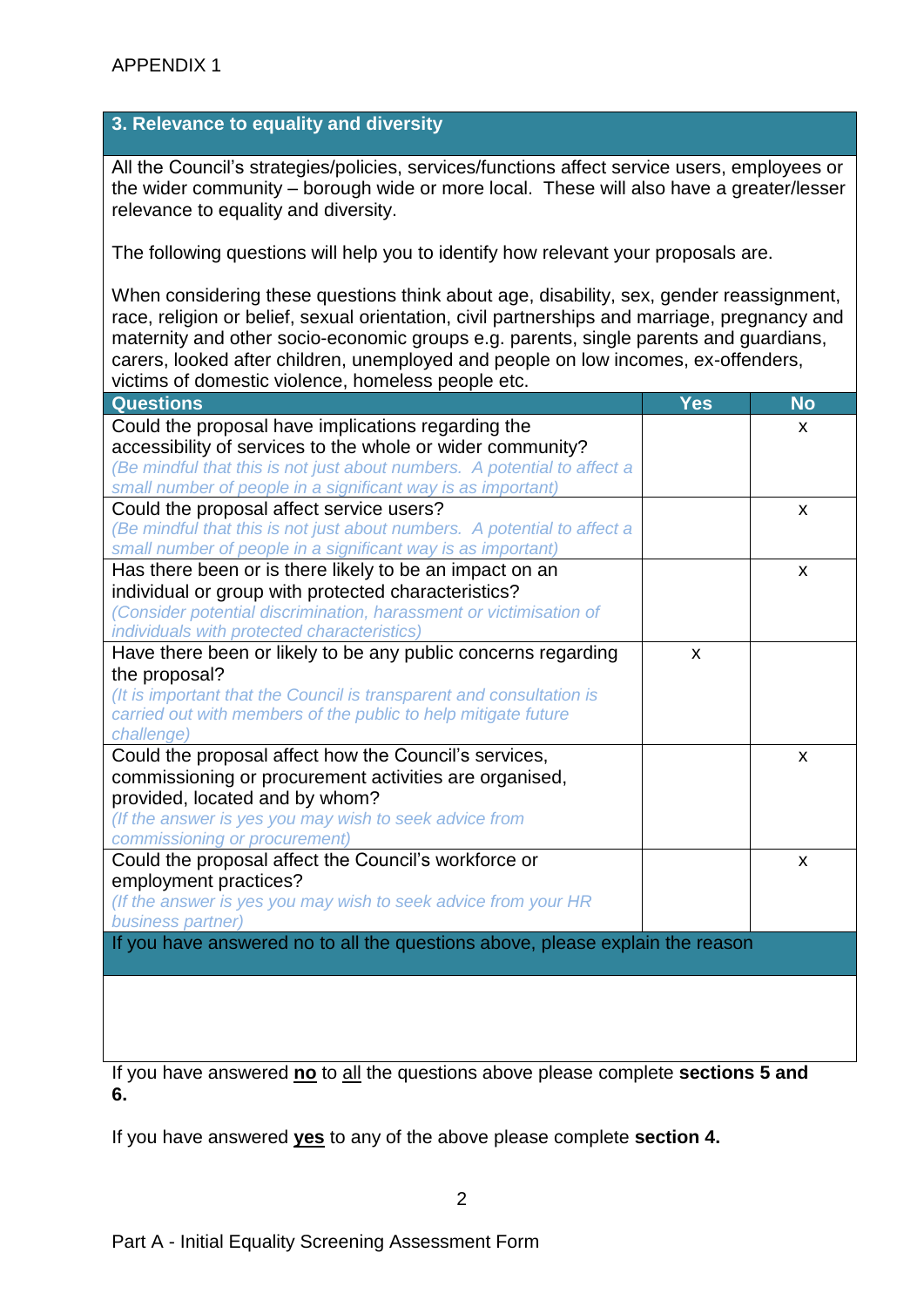#### **4. Considering the impact on equality and diversity**

If you have not already done so, the impact on equality and diversity should be considered within your proposals before decisions are made**.**

Considering equality and diversity will help to eliminate unlawful discrimination, harassment and victimisation and take active steps to create a discrimination free society by meeting a group or individual's needs and encouraging participation.

Please provide specific details for all three areas below using the prompts for guidance and complete an Equality Analysis (Part B).

#### **How have you considered equality and diversity?**

Yes - The report details a scheme to introduce a lower 20mph speed limit. This required consultations through the standard TRO procedures. The introduction of the lower speed limit and associated work is likely to provide improved safety conditions for all when traffic travels through the scheme area at a lower speed. The consultation will ensure that the scheme will be designed to meet the individual requirements of different people and different communities, considering barriers in relation to protected characteristics.

#### **Key findings**

The proposal will have no impact on equality and diversity.

**Actions**

None identified.

| Date to scope and plan your Equality Analysis:                          | 14 <sup>th</sup> February 2021                    |
|-------------------------------------------------------------------------|---------------------------------------------------|
| Date to complete your Equality Analysis:                                | 14 <sup>th</sup> February 2021                    |
| Lead person for your Equality Analysis<br>(Include name and job title): | <b>Ian Shelton</b><br><b>Road Safety Engineer</b> |

| 5. Governance, ownership and approval                                         |                  |                             |  |  |
|-------------------------------------------------------------------------------|------------------|-----------------------------|--|--|
| Please state here who has approved the actions and outcomes of the screening: |                  |                             |  |  |
| <b>Name</b>                                                                   | <b>Job title</b> | <b>Date</b>                 |  |  |
| Andrew Lee                                                                    | Senior Engineer  | 21 <sup>st</sup> March 2022 |  |  |
|                                                                               |                  |                             |  |  |
|                                                                               |                  |                             |  |  |